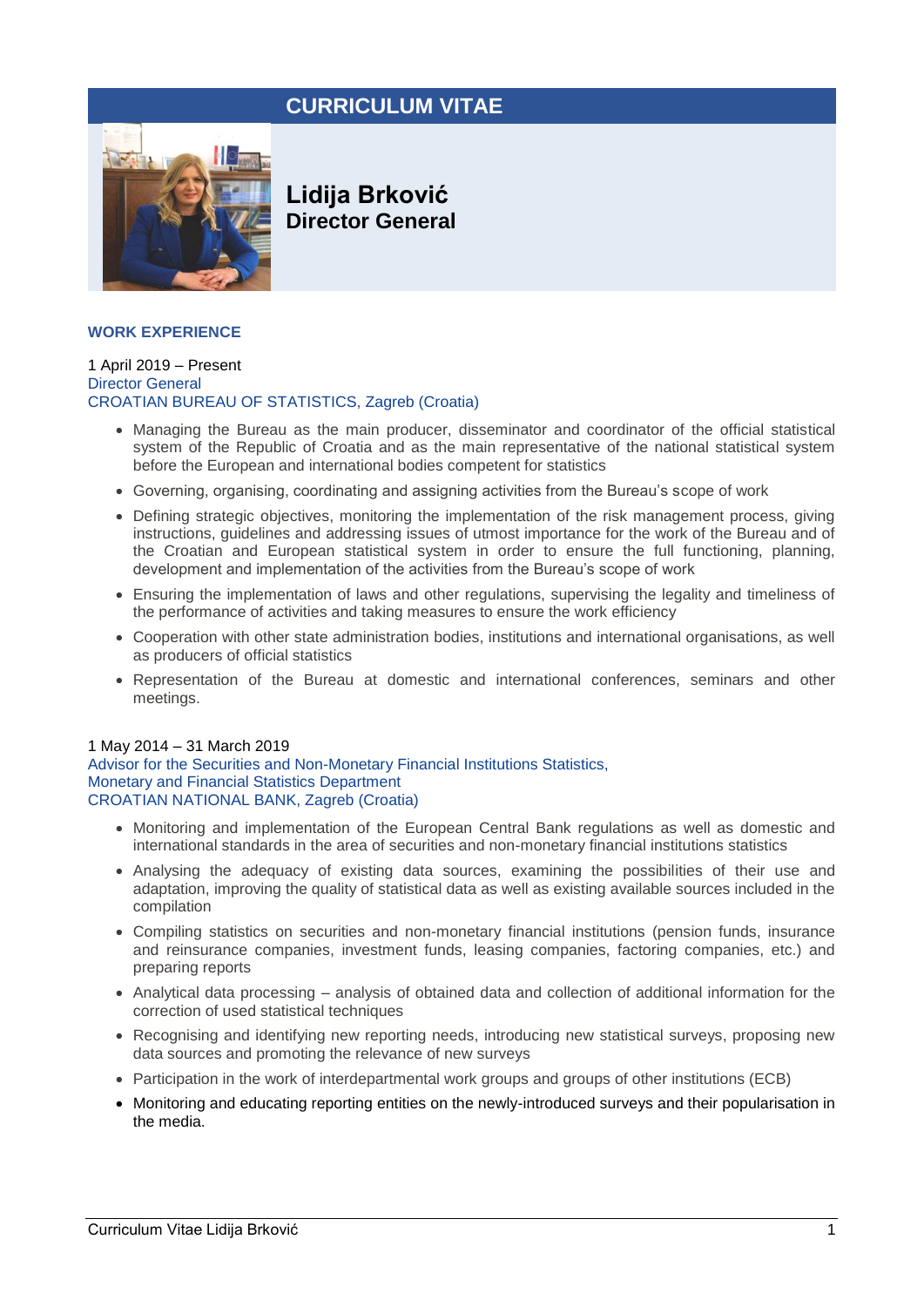#### 1 September 2013 – 30 April 2014 Advisor for Financial and General Statistics, Statistics Department CROATIAN NATIONAL BANK, Zagreb (Croatia)

- Monitoring and implementation of the European Central Bank regulations using the General Economic Statistics (GES) database guide as well as other methodological documents and available professional literature
- Collection, analysis and preparation of input data for the compilation of financial accounts statistics by institutional sectors as an integral account from the European System of National and Regional Accounts 2010 (ESA10)
- Collection, analysis and preparation of input data for the compilation of the general government debt statistics and public finance statistics as defined by the Cooperation Agreement in the Field of National Accounts of the General Government and Associated Statistics in accordance with the Manual on Government Deficit and Debt as an integral part of ESA10
- Work on the assessment of the indicator of negotiated wage rate − index of wages conditioned by collective agreements in the Republic of Croatia

# 1 January 2009 – 31 August 2013 Head of the Internal Accounting Operations Division, Accounting Department CROATIAN NATIONAL BANK, Zagreb (Croatia)

- Management of the Internal Accounting Operations Division and organisation and coordination of the activities from the Division's scope of work (proposing annual operating plans, managing development projects, transferring knowledge and mentoring associates, monitoring the work performance, etc.)
- Ensuring compliance with internal rules and procedures from the Division's scope of work, drafting internal ordinances and instructions regarding posting and other business processes
- Controlling and participation in the preparation of annual financial statements and other reports in the field of finance and accounting, controlling synthetic data from analytical accounting records relevant for publication in financial statements with accompanying commentary on certain business events and financial results in a particular period, cooperation with auditors, other reports in the field of finance and accounting
- Proposing business improvements (finding and suggesting more efficient solutions in doing business, participation in the development and upgrading of existing application solutions, etc.)
- Authorising and controlling bookkeeping transactions, controlling and reconciling all analytical accounts with the balances in the gross balance sheet of the general ledger, monitoring the accuracy of the statistical reports of the Division.

# 1 January 2008 – 31 December 2008

Senior Associate in the Internal Accounting Operations Division, Accounting Department CROATIAN NATIONAL BANK, Zagreb (Croatia)

- Payroll accounting and accounting of other receipts of employees and receipts from other income, control and harmonisation of data
- Data analysis and production of various projections of employee related costs
- Preparation of reports according to internal requirements (ad hoc and regular).

# 22 January 2007 – 31 December 2007

Senior Associate in the Finance and Administrative Accounting Division Accounting Department CROATIAN NATIONAL BANK, Zagreb (Croatia)

• Processing of the financial documentation of foreign suppliers (controlling and managing of the contracts of foreign suppliers, calculation of VAT on services provided by foreign suppliers, issuing orders, keeping control registers on the import of goods and services, cooperation with foreign suppliers, credit card operations, payments through the National Clearing System (NCS), monitoring of the collection of claims, etc.)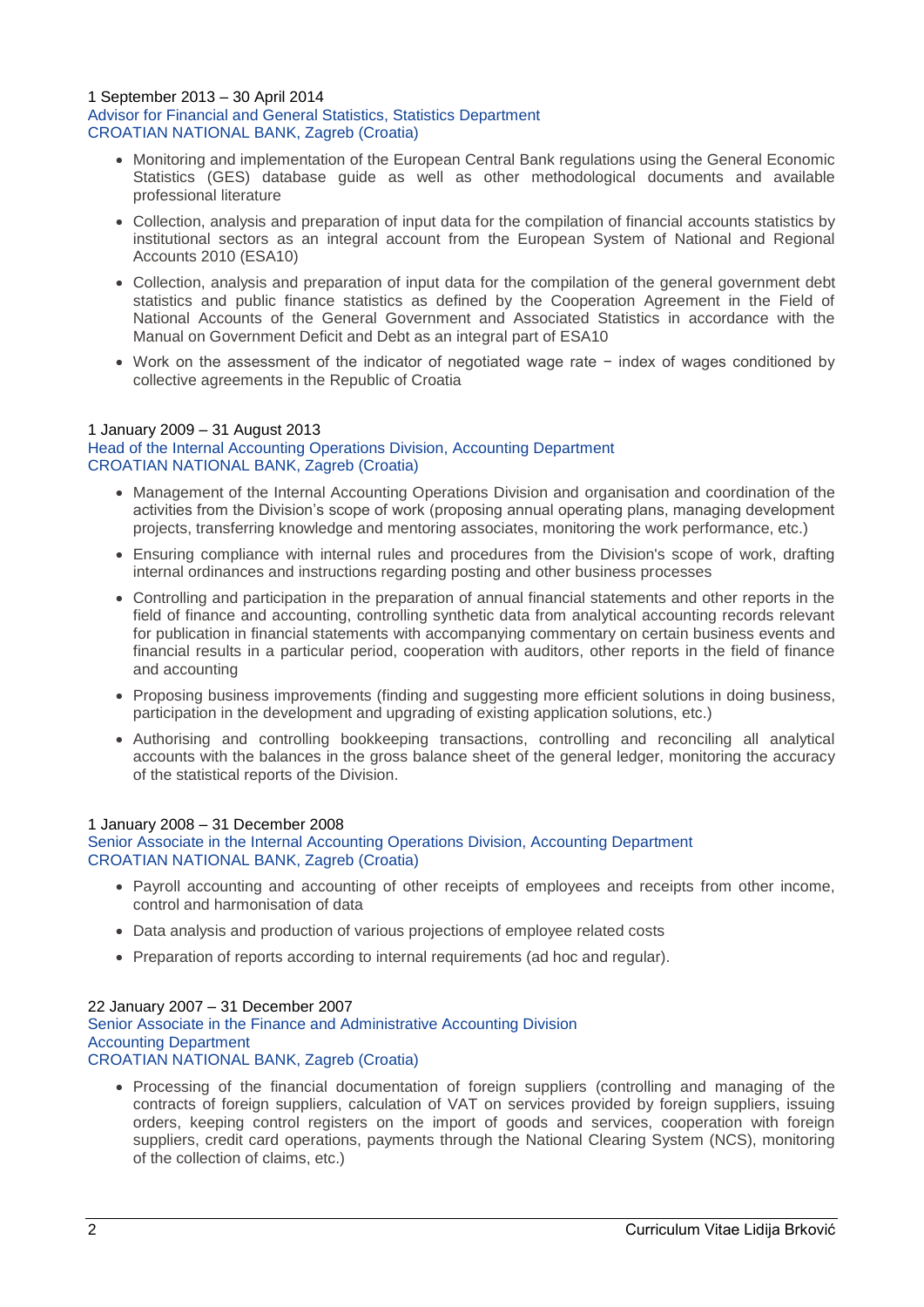- Preparation of reports on the utilisation of the contracts concluded and on the realisation by individual procurement subject codes and the preparation of other reports according to internal requirements (ad hoc and regular)
- Data analysis from the Division's scope of work as necessary.

# 1 March 2005 – 22 January 2007

Associate for Payment Operations, Payment Operations Division, Financial Service MINISTRY OF DEFENCE OF THE REPUBLIC OF CROATIA, Zagreb (Croatia)

- Entry and processing of requests in the State Treasury System (filling treasuries with cash in kuna, provision of foreign currency cash advances for the needs of peacekeeping missions and operations as well as military diplomatic missions abroad and other requests relating to the payment of wages and compensations to employees)
- Foreign exchange transactions (filing of financial documents, preparation of payment orders, calculation and preparation of payments from foreign exchange accounts, analysis of cash transactions by currencies, preparation of monthly reports to the Croatian National Bank (OU-DEP) on the balances of the Ministry of Defence's accounts abroad)
- Cooperation with other organisational units, the Ministry of Finance, the Financial Agency (Fina), banks and other institutions with regard to the execution of the approved budget of the Ministry through the State Treasury.

# **ADDITIONAL POSITIONS**

- President of the Council Working Party on Statistics (1 January 2020 30 June 2020)
- EU Coordinator
- Head of the Project Group for the Coordination of Activities in the Preparation and Conducting of the Census of Population, Households and Dwellings in the Republic of Croatia in 2021
- SCM (Standard Cost Model) Coordinator

# **MEMBERSHIPS**

- National Council for the Introduction of the Euro as the Official Currency in the Republic of Croatia
- Coordination Committee for the Adjustment of the General Government
- Coordination Committee for the Adjustment of the Economy and Consumer Protection
- Working Group for the Development of Methodology and Legal Basis for the Building Material Price Escalation
- Working Group for the Preparation of Programme Documents for the 2021 2027 Financial Period of the European Union – Integrated Territorial Development
- Working Group for the Preparation of Programme Documents for the 2021 2027 Financial Period of the European Union – Smart Croatia
- Working Group for the Preparation of Programme Documents for the 2021 2027 Financial Period of the European Union – Connected Croatia
- Working Group for the Preparation of Programme Documents for the 2021 2027 Financial Period of the European Union – Green Croatia
- Working Group for the Preparation of Programme Documents for the 2021 2027 Financial Period of the European Union – Solidary Croatia
- Negotiating Group for the Accession of the Republic of Croatia to the OECD
- Council of the Government of the Republic of Croatia for the Croatians outside the Republic of Croatia
- Monitoring Committee for the Operational Programme "Competitiveness and Cohesion"
- National Council for Sustainable Development
- Commission for International Development Cooperation and Humanitarian Aid Abroad
- National Spatial Data Infrastructure Council
- Interdepartmental Working Group for European Affairs
- Working Group for the Improvement of Business Conditions in the Republic of Croatia
- Statistical Council of the Republic of Croatia
- Commission of the Government of the Republic of Croatia for the Fulfilment of Obligations towards the International Labour Organization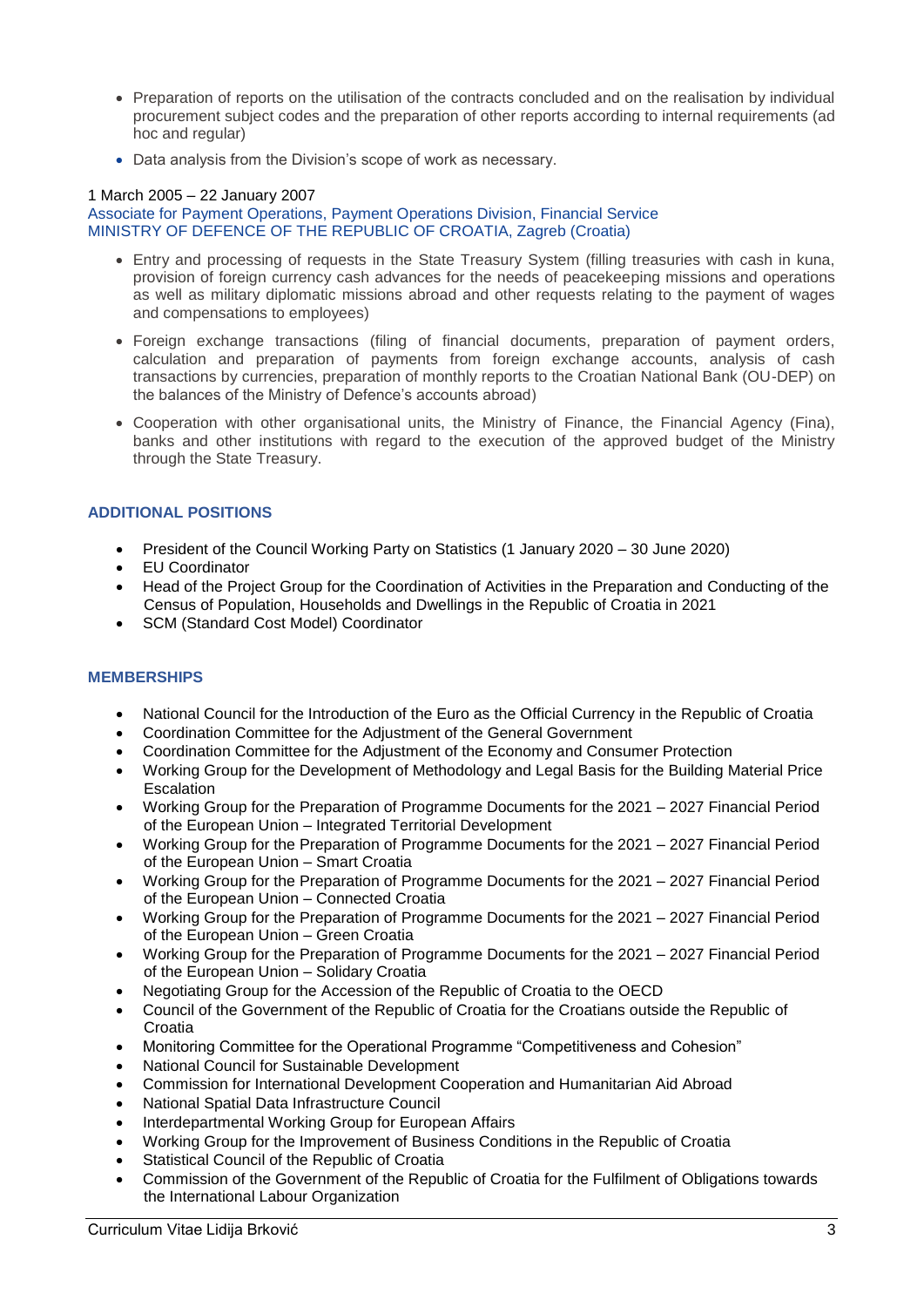- Interdepartmental Working Group for Planning, Implementation and Reporting on the Implementation of Measure 24 Continuous production of TSA and regional TSAs
- Partnership Group Eurostat (1 July 2019 31 December 2020)

### **EDUCATION AND TRAINING**

#### 2014

Postgraduate specialist study Financial Institutions and Markets, specialist post-graduate thesis The Impact of Global Crisis on the Pension Funds Industry in the World and in the Republic of Croatia University of Zagreb, Faculty of Economics and Business, Zagreb (Croatia)

#### 2006

Passed the state qualifying exam in the area of finance

1998 – 2003 Faculty of Economics and Business, the Finance course University of Zagreb, Faculty of Economics and Business

#### 1994 – 1998

II. jezična gimnazija Split (2nd Grammar School in Split)

#### **PERSONAL SKILLS**

#### Foreign languages

|         | Understanding |         | Speaking              |                      |                |
|---------|---------------|---------|-----------------------|----------------------|----------------|
|         | Listening     | Reading | Spoken<br>interaction | Spoken<br>production | Writing        |
| English | С1            |         | B2                    | B <sub>2</sub>       | <b>B2</b>      |
| Italian | B1            | Bʻ      | B <sup>1</sup>        | B                    | B <sub>1</sub> |

Levels: A1/A2: Basic user − B1/B2: Independent user − C1/C2: Proficient user Common European Framework of Reference for Languages

#### **DIGITAL SKILLS**

| Self-assessment           |                  |                     |            |                           |  |  |  |
|---------------------------|------------------|---------------------|------------|---------------------------|--|--|--|
| Information<br>processing | Communication    | Content<br>creation | Safety     | <b>Problem</b><br>solving |  |  |  |
| Proficient user           | Independent user | Basic user          | Basic user | Basic user                |  |  |  |

Digital skills − Self-assessment table

Excellent knowledge of MS Office: Word, Excel, PowerPoint, Access

#### **Driving licence**

B category

#### **JOB-RELATED SKILLS**

- Pronounced analytical skills, taking different perspectives into consideration to find the best solution
- Ability to determine and choose priorities, and critical thinking
- Ability to carry out tasks in a very short period, to work on several activities and projects at the same time and to adapt to the changed working conditions and work tasks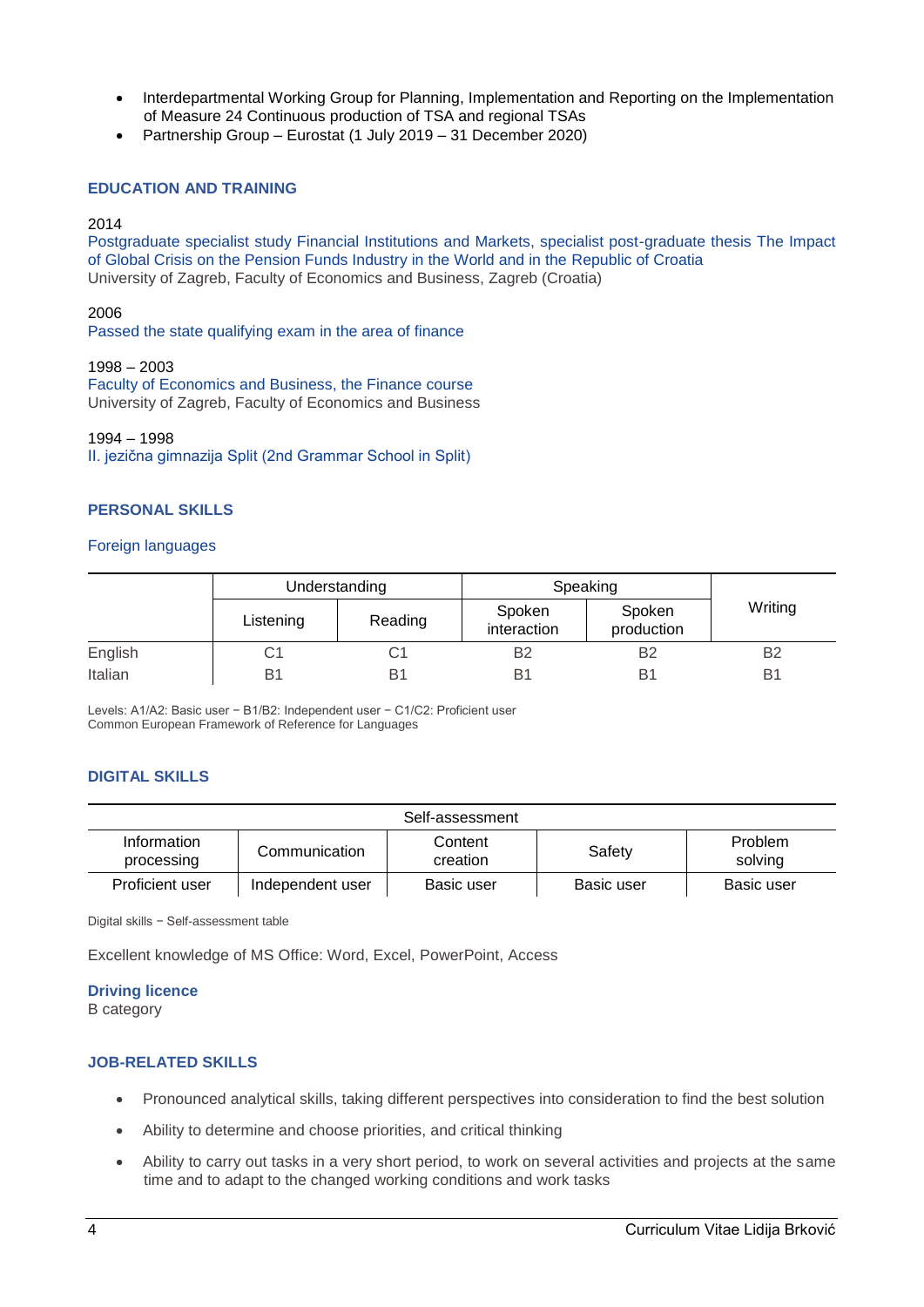# **ORGANISATIONAL SKILLS**

- Ability to plan and organize the execution of tasks within given deadlines
- Propensity for teamwork, focus on common goals and creation of good business relationships within the team.

# **COMMUNICATION SKILLS**

- Excellent communication and interpersonal skills acquired during the past work experience in daily communication and good cooperation with colleagues and external associates
- Ability to build trust with clear and open communication with a special emphasis on an interactive relationship full of respect and appreciation of different opinions of team members, as well as sharing of knowledge, experience and ideas.

#### **INTERNATIONAL CONFERENCES AND SEMINARS**

#### **2022**

*53rd Session of the United Nations Statistical Commission, organised by the United Nations Statistical Commission, 28 February – 4 March 2022, videoconference*

#### **2021**

*27th Dubrovnik Economic Conference, organised by the Croatian National Bank, 18 – 19 July 2021, Dubrovnik*

*52ndSession of the United Nations Statistical Commission, organised by the United Nations Statistical Commission, 1 – 5 March 2021, videoconference*

#### **2020**

*26th Dubrovnik Economic Conference, organised by the Croatian National Bank, 18 – 20 June 2020, Dubrovnik*

*51st Session of the United Nations Statistical Commission*, organised by the United Nations Statistical Commission, 3 – 6 March 2020, New York, United States of America

#### **2019**

*73rd Meeting of the Partnership Group (PG)*, organised by Eurostat and Statistics Denmark, 6 December 2019, Copenhagen, Denmark

*105th DGINS Conference "The statistical implication of economic globalisation"*, organised by Eurostat, 9 – 10 October 2019, Bratislava, Slovakia

*72nd Meeting of the Partnership Group (PG)*, organised by Eurostat and Statistics Denmark, 6 September 2020, Copenhagen, Denmark

*Conference of European Statisticians (CES),* organised by the United Nations Economic Commission for Europe, 26 – 28 June 2019, Paris, France

*Meeting of the European Statistical Governance Board (ESGAB)*, organised by Eurostat, 19 June 2019, Brussels, Belgium

*Informal Workshop of Directors-General of National Statistical Institutes on "Priority setting in the ESS"*, organised by Eurostat, 13 – 14 June 2019, Krakow, Poland

*European Social Fund Project "Improving the knowledge, skills and professional competencies of civil and public servants for representing national interests and harmonising legislative proposals in the institutions of*